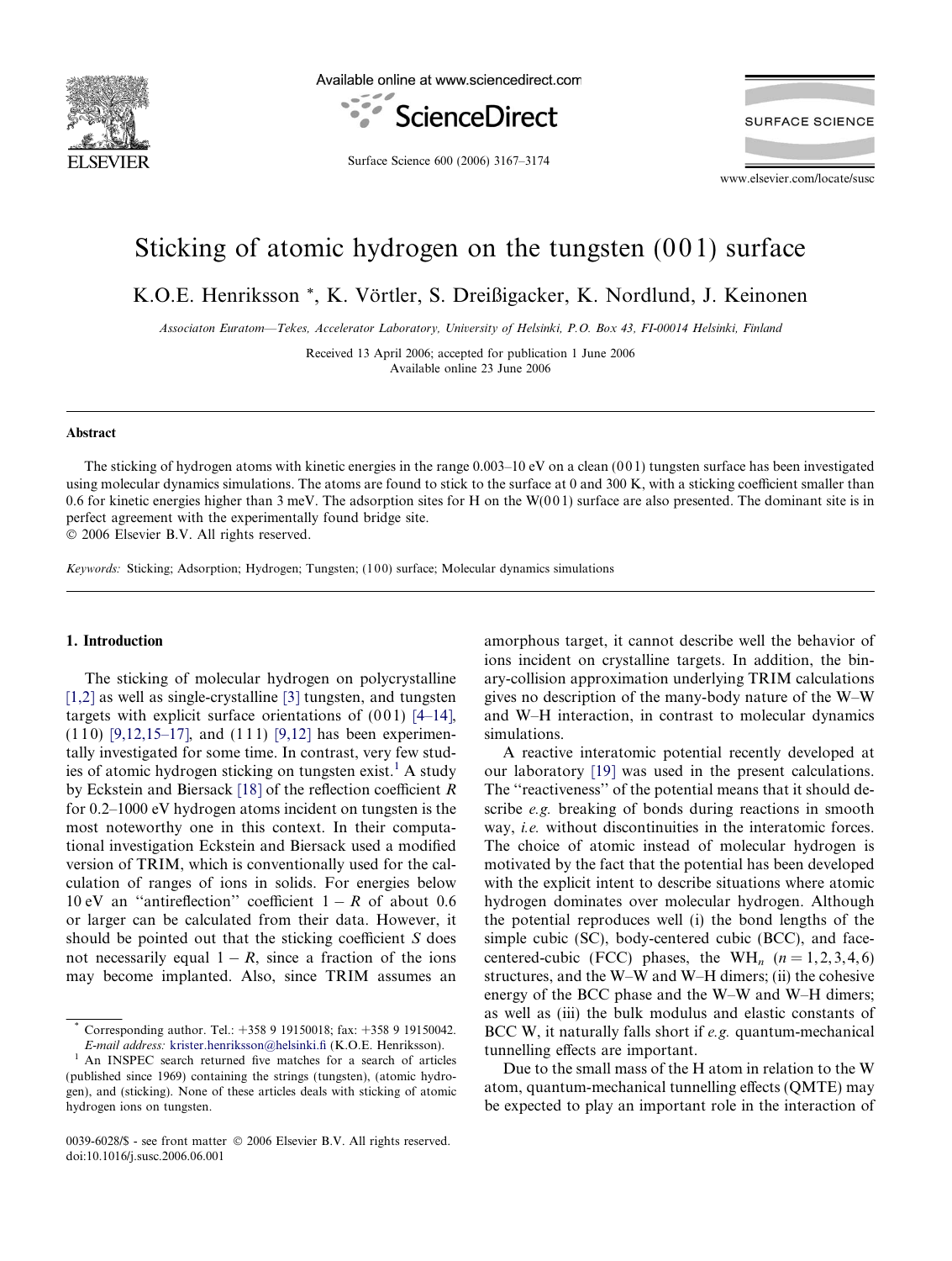hydrogen ions with the tungsten surface, especially at low temperatures ( $T \ll 300$  K). For instance, the migration of hydrogen atoms inside BCC metals is affected by quantum-mechanical tunnelling to a larger extent than for FCC metals, due to the smaller jump distances  $d$  between interstitial sites [\[20\].](#page-6-0) These effects are noticeable in niobium and tantalum below 300 K. The existence of similar effects for hydrogen in tungsten at or around 300 K is unclear. Even if QMTE do play some role in bulk W, where the jump Even if QM I E do play some role in bulk w, where the jump<br>length for H atoms is  $d_{\text{bulk}} = (a/4)\sqrt{2}$  (H atoms occupy the tetrahedral site [\[21–24\]\)](#page-6-0), they need not play as large a role on the  $W(001)$  surface, where H atoms bind to the "bridge" site [\[25\]](#page-6-0) between two W corner atoms, making the jump site [25] between two w corner atoms, making the jump<br>length  $d_{001-s} = (a/2)\sqrt{2} = 2d_{bulk}$ , *i.e.* twice as large as in the bulk.

In this paper we report the results of classical molecular dynamics simulations (MDS) of atomic hydrogen sticking to the clean  $(001)$  surface of tungsten for a broad range of energies. The results show that the sticking coefficient decreases monotonically with the kinetic energy of the incident H atom. It is observed that previous findings [\[18\]](#page-6-0) for the sticking coefficient are off by a factor of 2 or more.

## 2. Computational methods

## 2.1. Molecular dynamics simulations

In this study molecular dynamics simulations (MDS) were used to investigate the sticking of atomic hydrogen to the  $(001)$  surface of tungsten. Here we do not fully describe the details of the MDS, extensive descriptions can be found in the literature (see for instance Ref. [\[26\]](#page-7-0) concerning MDS for energetic projectiles).

In the current study of low-energy H atoms incident on W the most important aspect of the MDS is the quality of the interatomic potential. Due to the low energy of the atoms, it is important to model the full many-body nature of the forces between them. In the calculations we used the Tersoff-like potential recently developed in our group [\[19\]](#page-6-0). The potential was tailored to describe the angular-dependent interaction between all combinations of the elements H, C and W. The C–C, C–H, and H–H combinations were taken from the literature. The potential has been successfully tested against experimental properties of the W surface and small W–H clusters, as mentioned in Section [1](#page-0-0). In detail, the reconstruction of the (2 1 1) surface is in excellent agreement with experiments. For the (0 1 1) surface the agreement is still fairly good. In comparison, the  $(001)$  surface does not develop the experimental reconstruction [\[27–](#page-7-0) [30\]](#page-7-0). However, the lateral displacement of the tungsten atoms on the reconstructed (001) surface is  $\approx 0.2 \text{ Å}$  (Ref. [\[30\]](#page-7-0)), which amounts to only 6% of the lattice parameter  $a = 3.165$  Å of tungsten at zero temperature. The absence of such small displacements is likely to have at most a minor effect on the present results.

A clean tungsten surface was used in the present work. Two irradiation series were carried out—one for the target at 0 K and one for 300 K. The target consisted of eight conventional BCC unit cells in all Cartesian directions, making a total of 1024 W atoms. Periodic boundary conditions were enforced in the  $x$  and  $y$  directions, which resulted in two open surfaces. To remove one of them all atoms in the two lowest layers in the cell were kept fixed at all times. In order to model heat conduction from the cascade (the H atom and the W atoms disturbed by the incident atom) into the bulk the temperature was controlled in a region five atom layers thick at the bottom of the target (in the z direction), above the fixed atoms, and in a region two layers thick at all the four side walls. The incident hydrogen atom was never subjected to temperature scaling, even when entering the scaling regions ending on the surface. The simulation cell is shown in Fig. 1.

In all cases the H projectile was placed at approximately  $d = 5$  Å outside the target in the z direction. The initial x and y coordinates were randomly chosen within the surface unit cell in every simulation. This unit cell was always centered on the xy-plane, i.e. its center was as close as possible to the z axis. Kinetic energies  $E_i$  between 0.003 eV and 10.0 eV were used. The simulation time was 15 ps for every individual run. This ensured that the H atom was either stuck on the W surface or well outside it. Approximately 200 runs were carried out for each energy. All runs used the same initial target.

Separate series of cumulative irradiation were also carried out using energies of 0.003 eV, 0.03 eV, and 0.3 eV. The purpose with these series was to determine the hydro-



Fig. 1. The simulation cell used in the molecular dynamics calculations. Each square depicts one BCC unit cell. The length of a square border corresponds to the lattice parameter a. The dark area represent the region of fixed atoms. The hatched area illustrates the region where temperature scaling is employed. The coordinates  $z_s$  and  $z_s - a/2$  and the distance  $d = 5$  Å are also shown.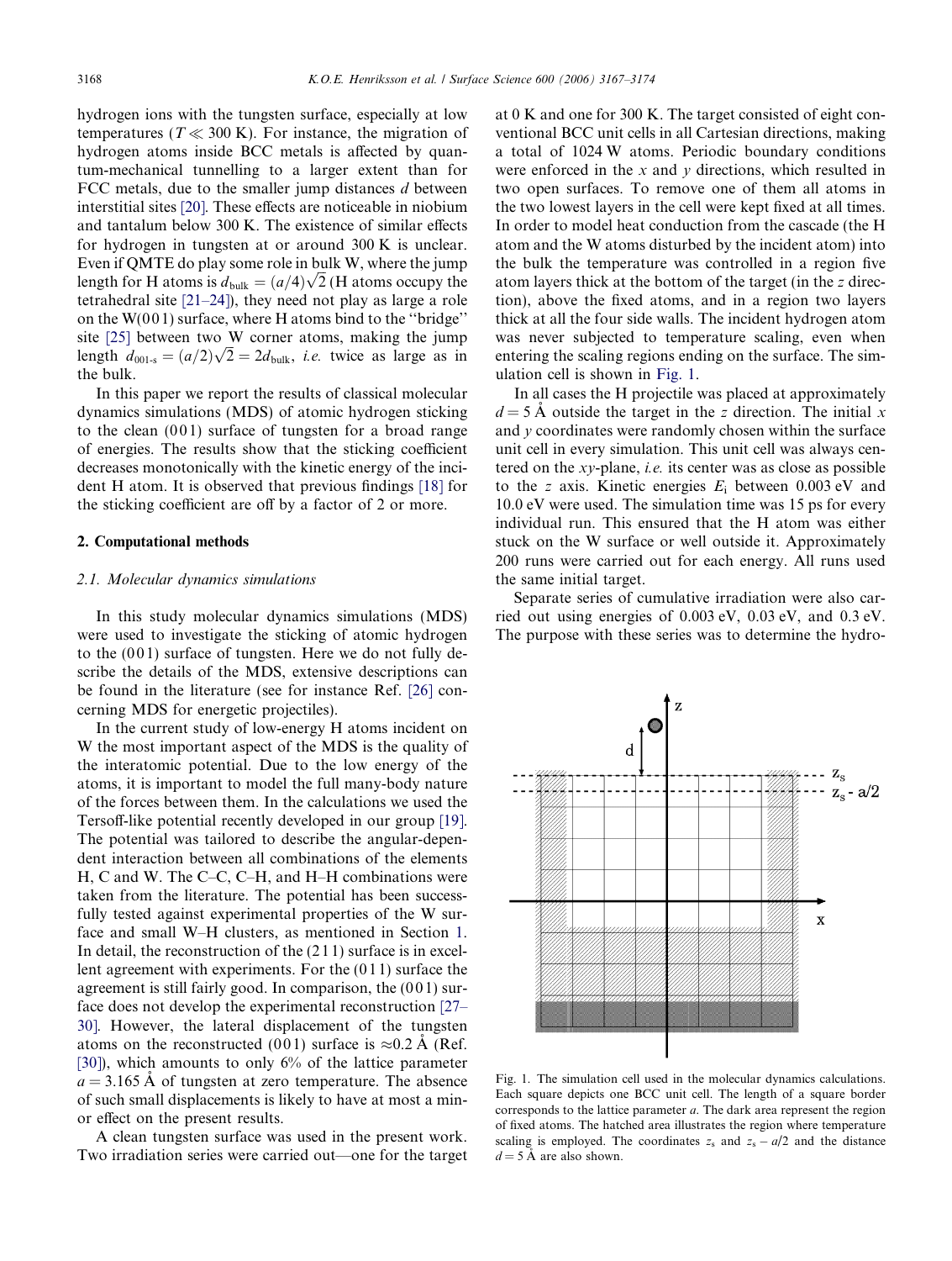1.0

S: 0 K

<span id="page-2-0"></span>gen saturation coverage (number of adsorbed H atoms divided by the number of W atoms in the topmost surface layer). The target—whose temperature was scaled towards 300 K—was shifted independently in the x and y directions by the random amounts  $\Delta x$  and  $\Delta y$  before each run, which always lasted 20 ps. Here  $\Delta x$  and  $\Delta y$  were chosen in the interval  $(0, uL)$ , where u is a random number (different for the x and y directions) chosen uniformly between  $0$ and 1, and  $L$  is the side length of the square surface. After each shifting the periodic boundary conditions were enforced in order to move atoms located outside the original boundaries back into the cell. The incident hydrogen atom was always placed at the same position  $(0, 0, z_i)$ , where  $z_i = z_s + d$ ,  $z_s$  is the z coordinate of any W surface atom, and  $d = 5$  Å. The flux towards the W target was therefore  $f = 7.77 \times 10^{24}$  H m<sup>-2</sup> s<sup>-1</sup>. This flux is about one orderof-magnitude larger than the estimated atomic and molecular hydrogen flux in the divertor part of the International Thermonuclear Experimental Reactor (ITER), which is  $10^{24}$  H m<sup>-2</sup> s<sup>-1</sup> [\[31,32\]](#page-7-0).

A total of 500 runs were carried out, giving a total fluence of  $F = 7.77 \times 10^{19}$  H m<sup>-2</sup>.

## 2.2. Calculation of sticking coefficient

To calculate the sticking coefficient the final positions of the impinging H atoms were analyzed. The H atom was considered to be stuck on the surface (adsorbed) if the distance between the atom and the closest W atom was smaller than the cut-off distance  $r_c = 2.35 \text{ Å}$  for the W–H interaction, and if the z coordinate of the H atom was  $z_H \ge z_s - a/2$ . The latter condition means that adsorbed H atoms were required to be above the second surface layer.

The sticking coefficient  $S$  is defined as the number of simulations in which the H atom is stuck on the surface in the end of the run, divided by the total number of simulations in the series.

## 3. Results

# 3.1. Sticking at the clean  $W(001)$  surface

The sticking and "antireflection" coefficients,  $S = S(E_i)$ and  $1 - R(E_i)$ , respectively, for H atoms incident on  $W(001)$  at 0 and 300 K, as a function of the kinetic energy  $E_i$ , are shown in Fig. 2. In general, it holds that  $1 = R + S + I$ , where R denotes the probability that atoms have been reflected from the target surface, and I the likelihood that atoms have been implanted or transmitted through the sample. Therefore  $1 - R = S + I$ . The reason for including the antireflection coefficient  $1 - R$  will be explained below. From the figure it can be seen that the sticking coefficient decreases monotonically with the kinetic energy of the incident H atom. Both at 0 K and 300 K the sticking coefficient decreases rapidly after an energy of about 0.3 eV. At an energy of 10 eV the H atom was



Fig. 2. Sticking and antireflection coefficients of H normally incident on  $W(001)$  at 0 and 300 K, as a function of the kinetic energy. Results from TRIM calculations are also displayed. The data labeled 'Eckstein and Biersack' is from Ref. [\[18\].](#page-6-0) The statistical uncertainties in the present data are small and are covered by the graphical markers.

quite often implanted into the W target. These atoms are clearly not adsorbed, and are therefore not accounted for in the sticking coefficient.

In addition to the molecular dynamics simulations we also performed binary collision approximation (BCA) calculations using the code package TRIM [\[33\].](#page-7-0) In these calculations H atoms located in a  $1.0 \text{ Å}$  thick layer centered on the W surface were considered stuck (adsorbed). The results are shown in Fig. 2. The sticking coefficient  $S$  is nonzero only at energies  $\geq 3.0$  eV, S increasing with the energy, since the H atoms are penetrating deeper into the sample before coming to rest.

Furthermore, the reflection coefficients  $R(E_i)$  as calculated by Eckstein and Biersack [\[18\]](#page-6-0) using a modified version of TRIM have been included in the figure through  $1 - R(E_i)$ . The essential change in the TRIM code in this case was the addition of a planar potential above the target surface, in order to accelerate incoming and decelerate outgoing particles, and thereby model the real physical behavior of atoms incident on metallic surfaces. Our MDS values for  $1 - R = S + I$ , calculated directly from the number of reflected atoms, are lower than those of Eckstein and Biersack by a factor of about 2.

# 3.2. Adsorption sites

Analysis of the positions of the adsorbed H atoms shows that there are several distinct sites for adsorption. These are denoted A, B, C, D, and E, and shown in [Fig. 3](#page-3-0). Sites A and E have the same lateral position, but site A is above site E and therefore closer to the vacuum outside the target. We have also included the high-symmetry sites R and S. Sticking at these sites was not observed in our simulations. Some of the sites have special names: Site A (or E) is also known as the ''bridge'' site [\[25,27\]](#page-7-0), site R is called the ''hollow'' site, and site S the ''top'' site [\[34\].](#page-7-0)

1.0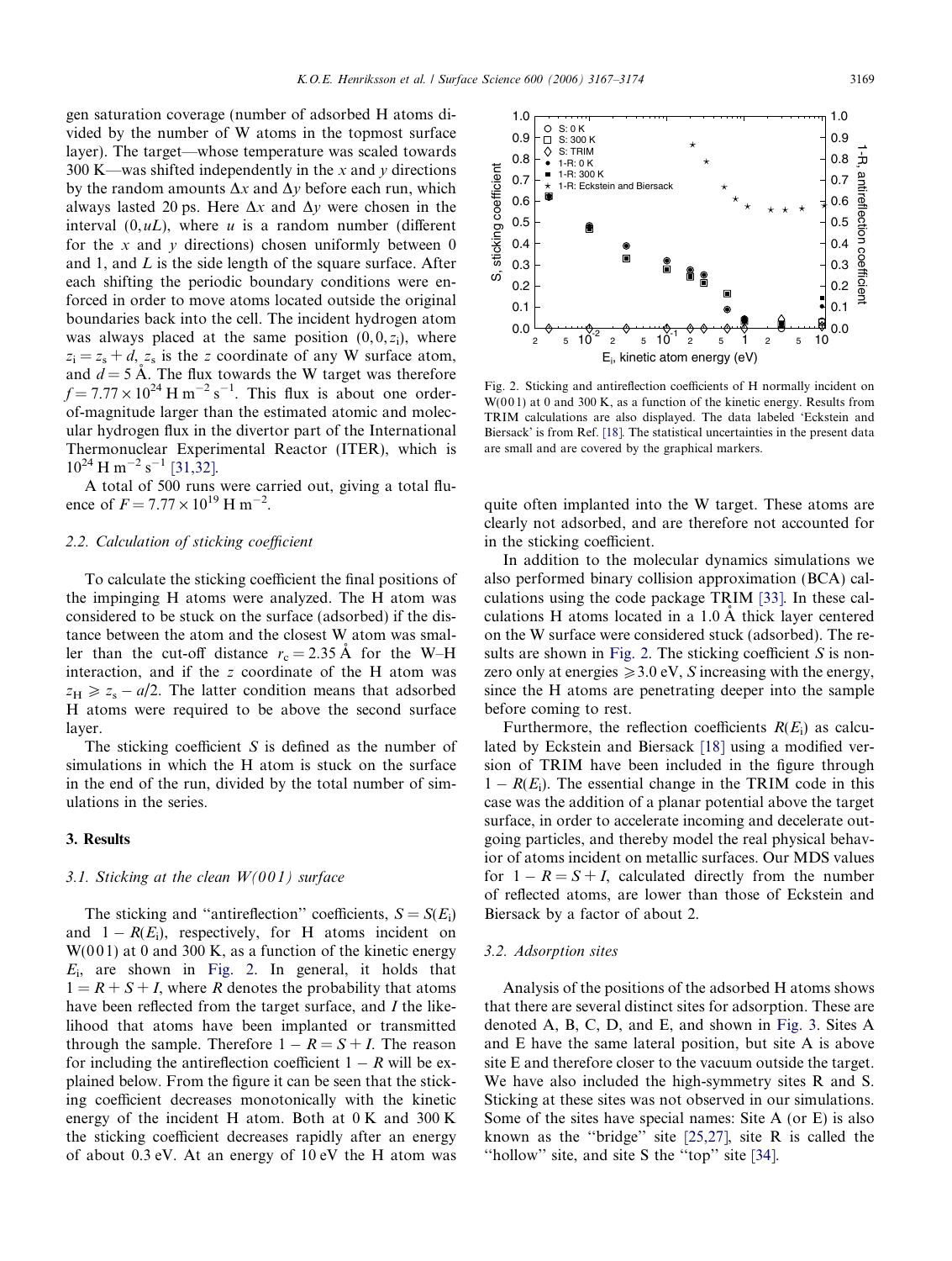<span id="page-3-0"></span>

Fig. 3. The sites A–E for adsorbed H atoms on a clean  $W(001)$  surface at 0 K. The  $(001)$  direction, *i.e.* the z axis, is out of the plane. The highsymmetry sites R and S are also indicated, but sticking was not observed on these sites. The open circles represent W atoms in the topmost surface layer, the shaded circle shows a W atom in the second topmost surface layer, and the dots represent the adsorption sites. Both dashed lines divide the surface unit cell into equal halves.

The occupancies of the adsorption sites for some kinetic energies are shown in Table 1, for sticking at 0 K. The height  $h \equiv z_H - z_s$  of adsorbed H atoms above the topmost surface layer, as well as the length of H–W bonds shorter than 3 A, are shown in Table 2. Here  $z_s$  is the z coordinate of the topmost W surface layer far away from the adsorbed

Table 1

The occupancy of the adsorption sites for some kinetic energies, for H atoms incident on  $W(001)$  at 0 K

| Energy (eV) Occupancy |      |  |                |  |     |                | Total number of stickings |  |
|-----------------------|------|--|----------------|--|-----|----------------|---------------------------|--|
|                       | A    |  |                |  |     | B C D E Other  |                           |  |
| 0.003                 |      |  | 72 7 28 15 1 1 |  |     |                | 124                       |  |
| 0.01                  | 70 6 |  | 15 5 1 0       |  |     |                | 97                        |  |
| 0.03                  |      |  | 48 3 15 10 2 0 |  |     |                | 78                        |  |
| 0.1                   | 41 3 |  | $15 \t 5 \t 0$ |  |     | $\overline{0}$ | 64                        |  |
| 0.3                   | 44   |  | 20             |  | 5 0 | $\theta$       | 76                        |  |

| Table 2                                                                          |
|----------------------------------------------------------------------------------|
| Height $h \equiv z_H - z_s$ of adsorbed H atoms above the topmost surface layer, |
| and the lengths of the H–W bonds, at sites A–E                                   |

| Site | h(A)    | Bond lengths (A) |         |         |
|------|---------|------------------|---------|---------|
| A    | 1.04    | 1.96(2)          | 2.92(2) | -       |
| B    | 1.08    | 1.97(2)          | 2.79    |         |
| C    | 0.48    | 1.97(2)          | 2.00    | 2.76(2) |
| D    | 0.44    | 1.96(2)          | 2.00    | 2.87(2) |
| E    | $-0.25$ | 1.90(2)          | 1.98(2) | -       |

Bonds longer than  $3 \text{ Å}$  are not included. The numbers inside the parentheses indicate the number of these bonds.

H atom, and  $z_H$  is the z coordinate of the adsorbed H atom. The W target occupies the region  $z \leq z_s$ .

## 3.3. Formation and desorption energies

The energetics for H atoms on and inside a lattice is shown schematically in Fig. 4, for a solid which absorbs hydrogen endothermally [\[35,36\].](#page-7-0) The total potential energy of the system—half a  $H_2$  molecule interacting with the W target—is denoted  $E_{\text{tot}}$ . When the H atom is isolated from the clean W target, the energy is

$$
E_{\rm ref} = E_{\rm P} + \frac{1}{2}E(H_2),
$$
\n(1)

where  $E_P$  is the energy of the relaxed target and  $E(H_2) \approx -4.75$  eV (Refs. [\[37,38\]](#page-7-0)) is the energy of the  $H_2$ molecule in its ground state. The energy  $E_{ref}$  is taken as the reference level for all energies, so that

$$
E \equiv E_{\text{tot}} - E_{\text{ref}},\tag{2}
$$

where  $E$  and  $E_{\text{tot}}$  varies with the position of the H atom.

The energy of solution for H in W is denoted  $E_{sol}$ , and is defined as the net energy required to insert half a hydrogen molecule into the bulk of the W lattice. The formation energy  $E_{ads}$  for H at any of the adsorption sites A–E, also called adsorption or chemisorption energy, is defined in a similar fashion. The desorption activation energy  $E_{\text{des}}$  is the energy an adsorbed H atom has to spend in order to escape to vacuum. The energy difference  $|E_a| = |E_{des} - E_{ads}|$ is the activation energy for dissociation of the incident  $H<sub>2</sub>$  molecule.

Under experimental conditions it is likely that adsorbed H atoms migrate on the surface, until they find another H atom to recombine and desorb with. Since recombination



Fig. 4. Schematic energetics of H atoms at the surface of and inside a solid which absorbs hydrogen endothermally. The energy  $E$  is defined as in Eq. (2), and  $\tilde{h} \equiv z - z_H$  is the height above the adsorption site.  $E_{sol}$  is the energy of solution,  $E_{ads}$  is the adsorption energy for an H atom stuck on the surface,  $E_{\text{des}}$  is the desorption activation energy for H atoms,  $E_{\text{a}}$  is the activation energy for  $H_2$  dissociation, and  $E_m$  is the migration energy of H atoms in the bulk. For the adsorption sites the surface is located at  $\tilde{h}_s = z_s - z_H = -h$ , with h taking the values indicated in Table 2.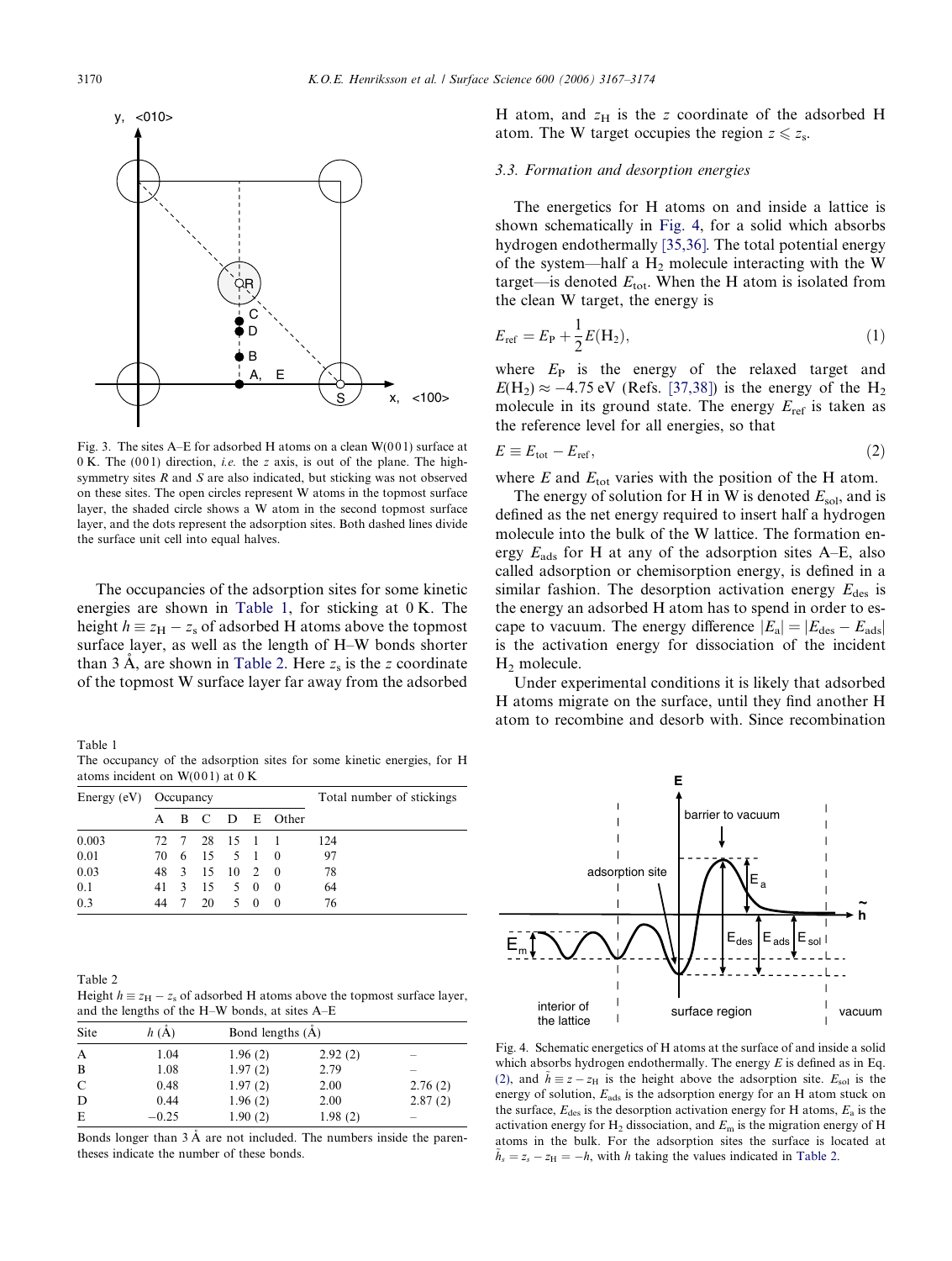<span id="page-4-0"></span>Table 3 Surface formation energies  $E_{ads}$  and desorption activation energies  $E_{des}$  for H atoms at the adsorption sites A–E

| Site | $E_{\rm ads}$ (eV) | $E_{\text{des}}$ (eV) |
|------|--------------------|-----------------------|
| A    | 0.38               | 1.18                  |
| B    | 0.38               | 1.05                  |
| C    | 0.08               | 0.74                  |
| D    | 0.09               | 0.95                  |
| E    | 0.002              | 1.63                  |

most likely lowers the energy needed for the molecule to desorb, due to the covalent nature of the H–H bond and the thereby implied weakened bonding to the W atoms, the experimental desorption energies should be smaller than two times the simulated desorption energies for atomic hydrogen:  $E_{\text{des,2,exp}} < 2E_{\text{des,1,sim}}$ . We have determined the energies  $E_{\text{des},1,\text{sim}}$  (same as  $E_{\text{des}}$  defined above), so that at least an order-of-magnitude comparison to experiments can be done. The desorption energies for atomic hydrogen were calculated by evaluating the potential energy for a single H atom at succeedingly larger distances above the surface. For the atom outside the surface half the potential energy of the hydrogen dimer was added to the potential energy (since the energy of a isolated atom in MDS is zero). The energies for atoms are listed in Table 3 for the different adsorption sites. For sites C and D there exist an additional site about  $0.6 \text{ Å}$  closer to the vacuum, but the desorption energies have been evaluated for the deeper lying, original sites.

#### 3.4. Cumulative irradiation

The cumulative number of adsorbed  $(N_a)$  and shallowly implanted  $(N_i)$  H atoms on W(001) at 300 K, as a function of the number  $N$  of impinging hydrogen atoms, is shown in Fig. 5. The average distance  $\langle d_H \rangle = \langle z_H \rangle - z_s$  of H atoms to the top surface layer of the  $W(001)$  lattice at 300 K, as a



50 100 150 200 250 300 350 400 450 500 N  $\Omega$ 10

Fig. 5. Cumulative number of adsorbed  $(N_a)$  and shallowly implanted  $(N_i)$ H atoms on  $W(001)$  at 300 K, as a function of the number N of impinging hydrogen atoms.



Fig. 6. Average distance  $\langle d_H \rangle = \langle z_H \rangle - z_s$  of H atoms to the top surface layer of the W(001) lattice at 300 K, as a function of the number N of impinging hydrogen atoms.

function of the number  $N$  of impinging hydrogen atoms, is shown in Fig. 6.

As can be seen from the figures, the higher the kinetic energy the larger the maximum possible coverage and the larger variation in the average distance of the H atoms from the W surface. Visual inspection confirms that not all the H atoms are at or on top of the surface, but some are rather embedded into it. The deepest lying H atoms are  $1.7 \text{ A}$  below the top layer, corresponding to a position just below the second surface layer. This ''pressing down'' of H atoms is caused by their mutual repulsion in combination with their affinity for being bound to tungsten atoms, driven by the energy of incident H atoms. The situation becomes unstable at around  $N = 300$  for a kinetic energy of 0.3 eV, as can be seen in Fig. 5. The incident atom triggers



Fig. 7. Pair-correlation function  $g_2(r)$  for the H atoms adsorbed on or shallowly implanted into  $W(001)$  at 300 K for an incident atom with the kinetic energy 0.3 eV, when the coverage  $\Theta = 1.3$  has been reached. A spacing of  $0.1 \text{ Å}$  was used for the calculation.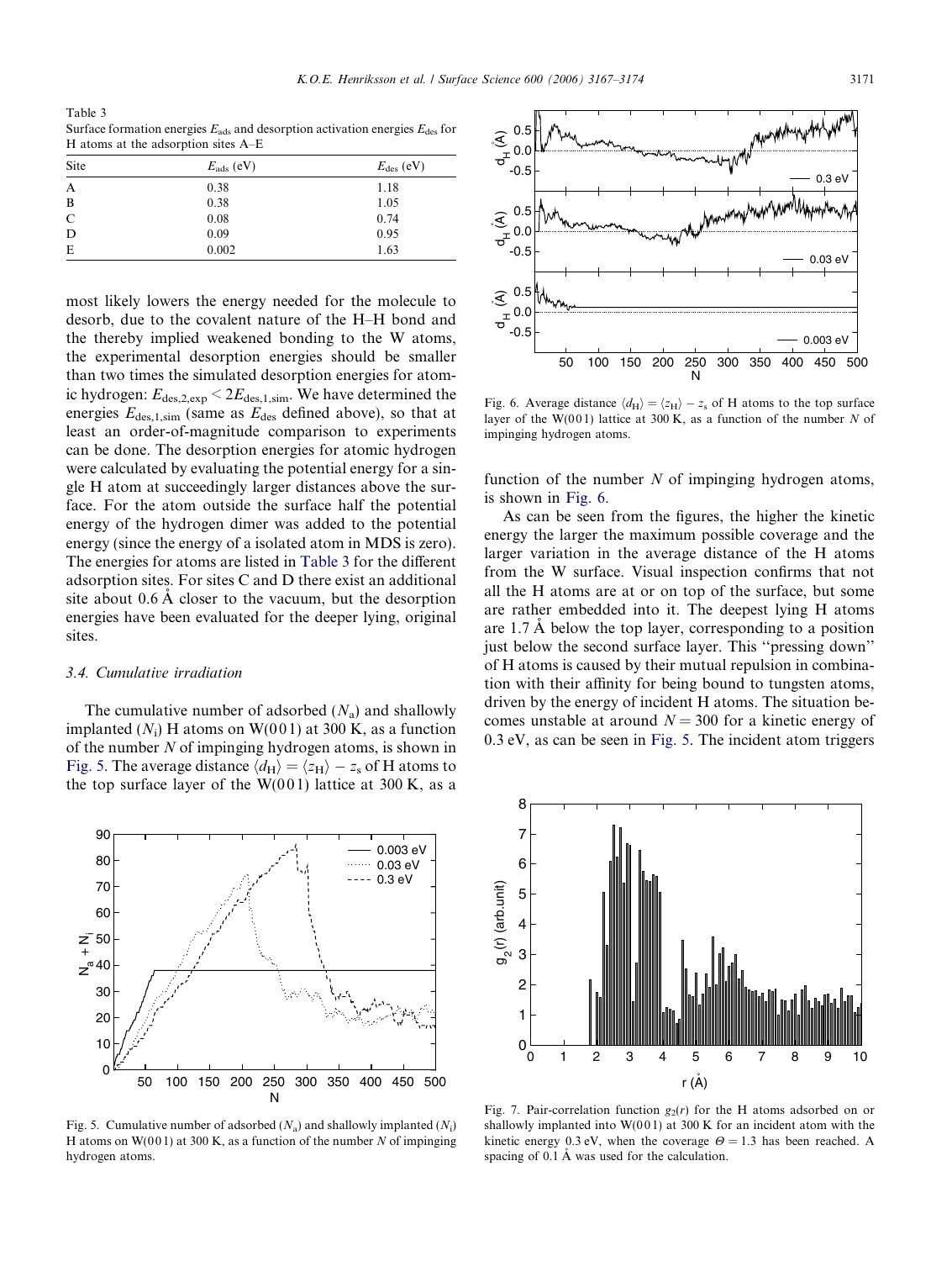an avalanche of escaping H atoms, leading to the displacement of implanted H atoms towards the surface, see [Fig. 6](#page-4-0).

According to the results, the maximum hydrogen coverage achievable by single-ion implantation is about  $\Theta = 86/$  $64 \approx 1.3$  for an incident atom with the kinetic energy 0.3 eV. This is a good estimate, provided the  $N_a + N_i$  curve in [Fig. 5](#page-4-0) stays close to the level at  $N = 500$ . A pair-correlation analysis shows two peaks, one at about  $2.5 \text{ Å}$  and one at 3.5  $\AA$ , as can be seen in [Fig. 7.](#page-4-0) This indicates that there is some ordered structure of the adsorbed H atoms.

# 4. Discussion

# 4.1. Sticking at the clean  $W(001)$  surface

As mentioned earlier in Section [3.1](#page-2-0) we will not compare our results for atomic hydrogen sticking to those for molecular sticking, since there is no *a priori* reason why atoms and molecules should have similar sticking coefficients. For instance, the bond in the  $H_2$  molecule can have different orientations, and the atoms may be vibrating along the bond direction, all of which effect the sticking to some extent. Single atoms do not have these extra degrees of freedom.

Our simulations show that the sticking coefficient of H on the clean  $W(001)$  surface never equals unity. The sticking coefficent does not become larger than 0.62–0.63, obtained at the lowest kinetic energy of 0.003 eV. Naturally, we can not rule out that the sticking coefficient might be even larger for lower energies.

[Fig. 2](#page-2-0) shows that the sticking coefficients obtained by Eckstein and Biersack [\[18\]](#page-6-0) are at least twice as large as ours. This overestimate is most likely attributable to the inherent limitations of TRIM (which relies on the binary collision approximation), and the addition of the planar potential. The results from regular TRIM calculations, that the sticking probability is zero or very close to it, are also very different from the present findings from the molecular dynamics simulations.

## 4.2. Adsorption sites; formation and desorption energies

Two binding states were initially reported in experiments on hydrogen adsorbed on single-crystalline tungsten [\[3,2,5\].](#page-6-0) Later, it was discovered conclusively by Adnot and Carette [\[39\]](#page-7-0) that hydrogen is adsorbed only in atomic form on the  $W(001)$  surface. Shortly thereafter Barnes and Willis [\[25\]](#page-6-0) obtained experimental results indicating that only one site, the ''bridge site'', is occupied at all coverages. The seemingly different states reported in earlier work can be explained by surface reconstruction driven by hydrogen coverage. Our result, that the H atoms prefer to bind to site A—the bridge site—over a wide range of kinetic energies (see [Table 1](#page-3-0)), is in perfect agreement with this.

According to review articles on the topic of interaction between light molecules and solid surfaces [\[40,41\],](#page-7-0) the

adsorption energy should be close to the desorption energy for molecular hydrogen on a transition metal surface, such as tungsten. Experimentally reported desorption energies for molecular hydrogen on low-coverage  $W(001)$  surfaces are: 1.4 eV (Refs. [\[5,8\]](#page-6-0)), 1.7 eV (Ref. [\[11\]](#page-6-0)), and 1.9 eV (Ref. [\[34\]\)](#page-7-0). With the assumption  $E_{ads} \approx E_{des}$  the atomic adsorption energy becomes 0.7–1.0 eV. In the present study adsorption site A was found to be the dominant one, with an energy  $E_{ads} = 0.4$  eV. This is in reasonable agreement with the experimental findings.

It was mentioned in Section [3.3](#page-3-0) that experimental desorption energies  $E_{\text{des,2,exp}}$  for hydrogen molecules in general should fulfill  $E_{\rm des,2,exp} < 2 E_{\rm des,1,sim}$ , where  $E_{\rm des,1,sim}$ are simulated energies for atomic hydrogen. In the present work the energy  $E_{\text{des,1,sim}} = 1.18 \text{ eV}$  was obtained for the preferred site A, yielding the upper limit  $2E_{\text{des,1,sim}} =$ 2.36 eV  $\approx$  2.4 eV. The experimental values are 0.5–1.0 eV lower, indicating that the attraction—not accounted for in the estimate 2.4 eV—between desorbing H atoms is of this order.

The present potential does not describe the experimentally observed reconstruction  $[27-30]$  of the  $(001)$  surface at a temperature of 300 K or below, which entails a lateral shift of each tungsten atom at the surface by a distance of about  $0.2 \text{ Å}$ . It is possible that these displacements, which amount to only 6% of the lattice parameter, may nevertheless have an effect on the adsorption sites different from site A, which spatially coincides with the experimental one. However, the sticking results should not be dramatically affected by this, since the sticking is actually dominated by site A, as shown in [Table 1.](#page-3-0)

# 4.3. Cumulative irradiation

Absolute saturation coverages have been measured by Madey [\[10\]](#page-6-0) to be  $\sigma_s = 2.0^{+0.2}_{-0.4} \times 10^{19}$  H atoms m<sup>-2</sup> at  $T \lesssim 330$  K. This corresponds to two hydrogen atoms per tungsten surface atom. King and Thomas [\[8\]](#page-6-0) have found a saturation coverage of  $\sigma_s = 1.9 \pm 0.3 \times 10^{19}$  H atoms m<sup>-2</sup> at 300 K. These values can be converted to coverages  $\Theta$  by dividing by the surface density  $\sigma_a = 1/a^2 \approx 10^{19} \text{ W m}^{-2}$  of tungsten atoms, where  $a = 3.16$  Å. This gives  $\Theta = 2.0$ (Ref. [\[10\]\)](#page-6-0) and  $\Theta = 1.9$  (Ref. [\[8\]](#page-6-0)). The present results indicate that coverage saturates at about  $\Theta = 1.3$  for incident atoms with a kinetic energy of 0.3 eV, as can be seen in [Fig. 5.](#page-4-0) Here it is assumed that there are no drastic changes in the number of adsorbed or implanted hydrogen atoms after 500 atoms have been incident in the surface. This coverage amounts to 70% and 74%, respectively, of the experimental values. There may be several reasons for this 26– 30% discrepancy. In the experiments the tungsten sample is placed in chamber where it is exposed to a beam of hydrogen molecules, and the pressure changes are monitored. Taking account of the molecular flux and other parameters the saturation coverage can be determined. The vital difference between the experiments and our simulations is the use of hydrogen molecules instead of hydro-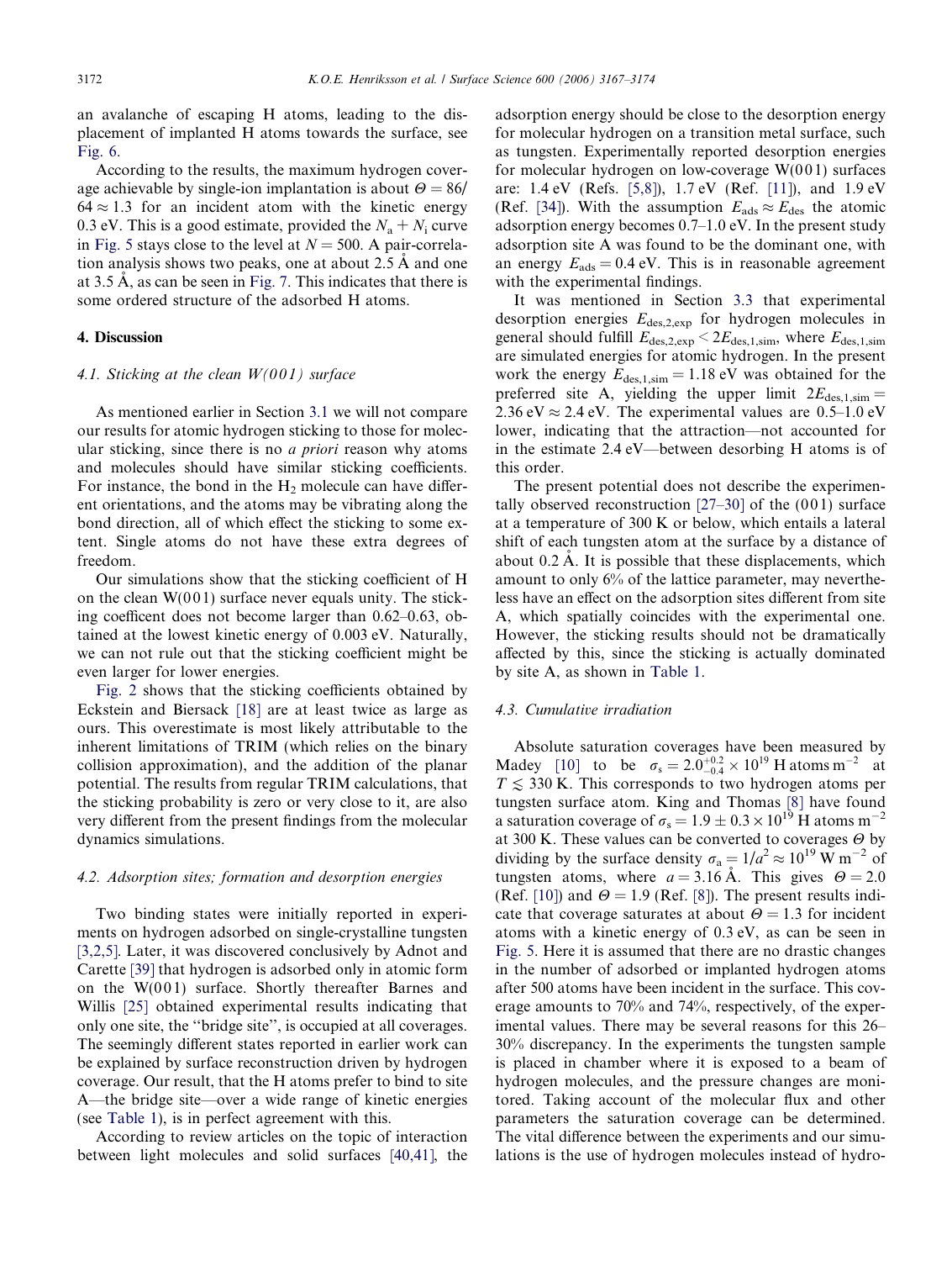<span id="page-6-0"></span>gen atoms. It is possible that the additional degrees of freedom and a more complicated electronic interaction for the molecules allow more H atoms to become trapped on the  $W(001)$  surface. For instance, it has been found that molecules having kinetic energies below  $\approx 0.15$  eV exhibit an increased probability of sticking, compared to molecules with energies around  $\approx 0.15$  eV and slightly larger [12]. This has been attributed to the existence of a molecular precursor state on the W(001) surface, in which the  $H_2$  is initially trapped, and from which the H atoms adsorb to the surface [12,13]. The trapped molecule can diffuse over the surface until it encounters a favorable location where to dissociate. A hydrogen atom, on the other hand, should be less able to slowly diffuse over the surface, ''looking'' for an adsorption site, due to its stronger interaction with the tungsten surface atoms. In addition, the presence of impurities, steps, or other defects on the experimental  $W(001)$  surfaces may provide additional binding sites for hydrogen, resulting in a higher sticking coefficient than on a pure and flat surface.

In order to investigate the computational possibility of a  $\theta$  = 2.0 coverage reported in experiments additional calculations with H atoms at all bridge sites (site A) were performed with the  $W(001)$  target at 300 K. When the relaxation was started the initially uniform H layer soon became disordered. At 3.0 ps after the start the H atoms were spread out in a 3.5 Å thick layer, extending down to the second W surface layer. The presence of H atoms close to the second surface layer was also observed in the simulations of cumulative irradiation. The first H atom to be sputtered left the surface at about 3.2 ps. Additional H atoms were ejected after this, but very slowly. At 400 ps after start 24 H had been sputtered, but no additional H atoms had left the surface at 1500 ps when the simulation was ended. The resulting stable coverage is  $\Theta = 104/$  $64 \approx 1.6$ . These findings together with the earlier results show that stable coverages with  $\Theta \geq 1.6$  are not simple—or at all possible—to construct at 300 K using the present potential.

# 4.4. Experimental validation

We would like to point out that the comparison of the present results to experimental ones is incomplete due to the scarcity of investigations of atomic hydrogen beams incident on a tungsten surfaces. Of all the main results in this study—(i) the sticking coefficient of atomic hydrogen, (ii) the location of the adsorption sites, (iii) the formation energies, and (iv) the desorption energies—only parts (ii) and (iii) could be directly compared to existing experiments. Concerning part (iv) it was necessary to use estimates from molecular results. Finally, the results in part (i) could not be experimentally verified, since there are no findings from experiments or ab initio calculations on this at the present.

There is no large conceptual difficulty in how to empirically obtain the sticking coefficient of atomic hydrogen, as is evident from a study by Dús and Nowicka of atomic hydrogen sticking on silver [\[42\].](#page-7-0) In addition to the requirements for a clean target and a high-quality low-pressure vacuum, a successful study of low-energy sticking, with ion energies varying between 0.003 eV and 3 eV, would require a good beam line that lets atoms and not dimers through. When a low-coverage adsorbate has been formed, the desorption energy for hydrogen atoms can be obtained in a manner similar to that for molecules.

## 5. Conclusions

Hydrogen has a non-zero sticking probability on a clean tungsten  $(001)$  surface at  $0K$  and at room temperature (300 K). The results show that at 300 K the sticking coefficient is a monotonously decreasing function of the kinetic energy of the incident atom, decreasing from 0.6 to 0.2 when the energy increases from 3 meV to 300 meV. The dominant adsorption site—denoted A in the present study—is in perfect agreement with the experimental bridge site.

# Acknowledgements

We thank Dr. Darren Stotler for providing the initial inspiration to this work. Financial support from the Magnus Ehrnrooth foundation is gratefully acknowledged.

## References

- [1] K.B. Blodgett, I. Langmuir, Phys. Rev. 40 (1932) 78.
- [2] T.W. Hickmott, J. Chem. Phys. 32 (3) (1960) 810.
- [3] J. Eisinger, J. Chem. Phys. 29 (5) (1958) 1154.
- [4] A.E. Abey, J. Appl. Phys. 40 (1) (1969) 284.
- [5] P.W. Tamm, L.D. Schmidt, J. Chem. Phys. 51 (12) (1969) 5352.
- [6] P.W. Tamm, L.D. Schmidt, J. Chem. Phys. 52 (3) (1970) 1150.
- [7] P.J. Estrup, J. Anderson, J. Chem. Phys. 45 (6) (1966) 2254.
- [8] D.A. King, G. Thomas, Surf. Sci. 92 (1980) 201.
- [9] P.W. Tamm, L.D. Schmidt, J. Chem. Phys. 55 (9) (1971) 4253.
- [10] T.E. Madey, Surf. Sci. 36 (1973) 281.
- [11] P. Alnot, A. Cassuto, D.A. King, Surf. Sci. 215 (1989) 29.
- [12] H.F. Berger, C. Resch, E. Grösslinger, G. Eilmsteiner, A. Winkler, K.D. Rendulic, Surf. Sci. Lett. 275 (1992) L627.
- [13] D.A. Butler, B.E. Hayden, J.D. Jones, Chem. Phys. Lett. 217 (4) (1994) 423.
- [14] M. Kay, G.R. Darling, S. Holloway, J. Chem. Phys. 108 (11) (1998) 4614.
- [15] J.E. Whitten, R. Gomer, Surf. Sci. 409 (1998) 16.
- [16] V.D. Osovskii, Y.G. Ptushinskii, V. Sukretnyi, B.A. Chuikov, Low Temp. Phys. 27 (9–10) (2001) 843.
- [17] B.A. Chuikov, V.D. Osovskii, Y.G. Ptushinskii, V.G. Sukretnyi, Surf. Sci. 473 (2001) 143.
- [18] W. Eckstein, J.P. Biersack, Appl. Phys. A 38 (1985) 123.
- [19] N. Juslin, J. Nord, K.O.E. Henriksson, P. Träskelin, E. Salonen, K. Nordlund, P. Erhart, K. Albe, J. Appl. Phys. 98 (2005) 123520.
- [20] H. Wipf, Phys. Scripta T 94 (2001) 43.
- [21] S.T. Picraux, F.L. Vook, J. Nucl. Mater. 53 (1974) 246.
- [22] S.T. Picraux, F.L. Vook, Phys. Rev. Lett. 33 (20) (1974) 1216.
- [23] E. Ligeon, R. Danielou, J. Fontenille, R. Eymery, J. Appl. Phys. 59 (1986) 108.
- [24] S. Nagata, K. Takahiro, J. Nucl. Mater. 283–287 (2000) 1038.
- [25] M.R. Barnes, R.F. Willis, Phys. Rev. Lett. 41 (25) (1978) 1729.